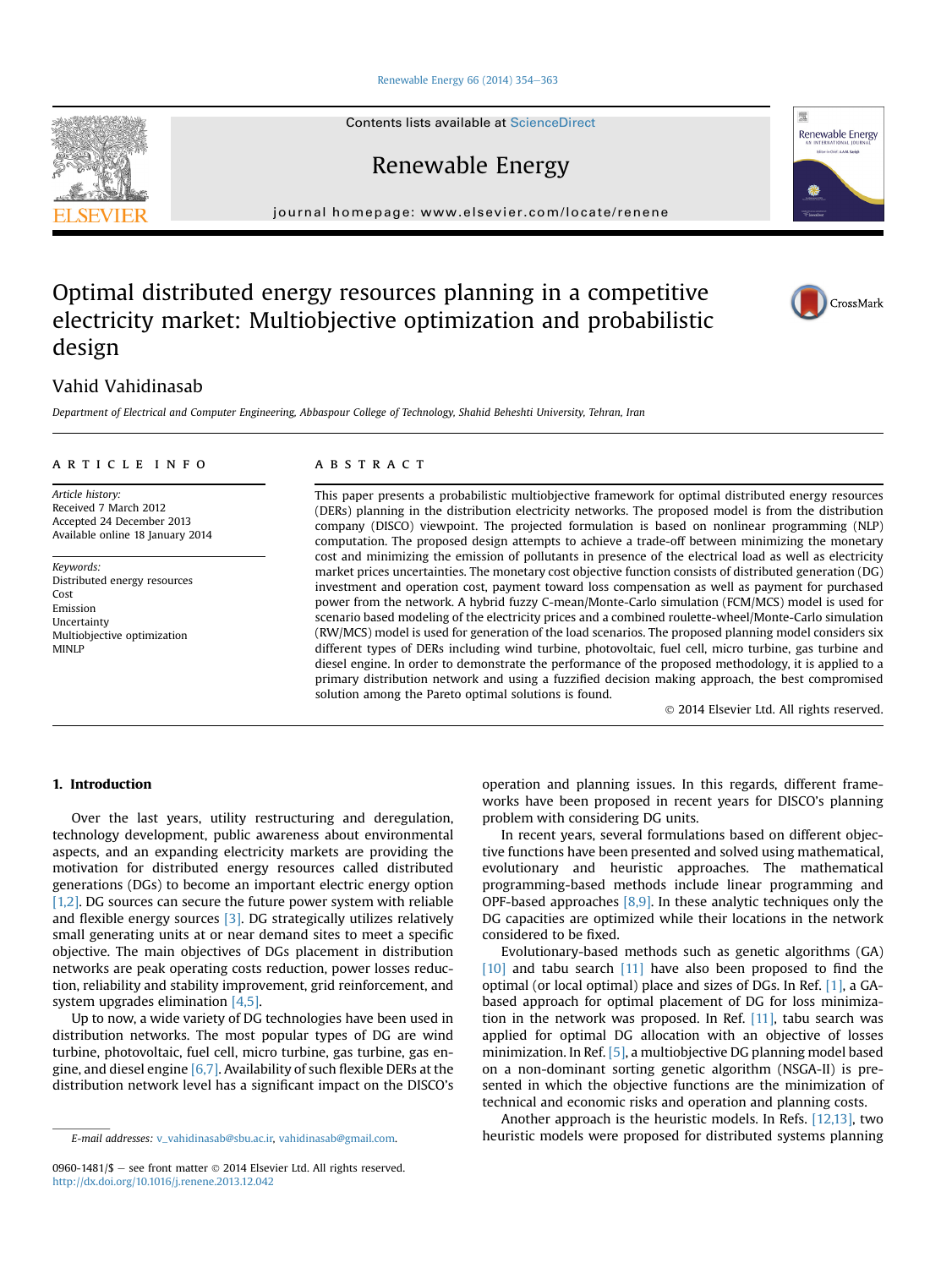$P_{s,ij}^{\text{Loss}}$ 

scenario s

| Nomenclature                                                                     |                                                          |  |  |
|----------------------------------------------------------------------------------|----------------------------------------------------------|--|--|
|                                                                                  | investment cost of kth DER technology                    |  |  |
| C <sup>INV</sup><br>Cop<br>C <sub>k</sub>                                        | operating cost of kth DER technology                     |  |  |
| $\cos \varphi$                                                                   | the power factor of the system                           |  |  |
| d                                                                                | the discount rate                                        |  |  |
| $D_{s,i}$                                                                        | demand at ith load bus in scenario s                     |  |  |
| $E_m^G$                                                                          | emission factor of type m associated with electricity    |  |  |
|                                                                                  | taken from the grid                                      |  |  |
| $E_{k,m}^{\rm DER}$                                                              | emission factor of type <i>m</i> in kth DER technology   |  |  |
| $f_1, f_2$                                                                       | monetary and environmental objective functions of        |  |  |
|                                                                                  | DISCO, respectively                                      |  |  |
| $f_i^{\text{max}}, f_i^{\text{min}}$ maximum and minimum values of the objective |                                                          |  |  |
|                                                                                  | function <i>i</i> , respectively                         |  |  |
| $g_i$                                                                            | equidistant grid point number of each objective          |  |  |
|                                                                                  | function                                                 |  |  |
| <b>kVA</b> <sub>R</sub>                                                          | base kVA of the system                                   |  |  |
| i, j                                                                             | index of buses                                           |  |  |
| k                                                                                | index of DER technologies                                |  |  |
| m                                                                                | index of gaseous emissions                               |  |  |
| n                                                                                | index of substations                                     |  |  |
| $n_{\rm p}$                                                                      | number of randomly generated price samples               |  |  |
| $n_c$                                                                            | number of members at cluster c                           |  |  |
| $n_{\rm r}$                                                                      | number of clusters (reduced price samples)               |  |  |
| <b>NB</b>                                                                        | total number of buses                                    |  |  |
| <b>NLB</b>                                                                       | total number of load buses                               |  |  |
| $P_{\rm M}$                                                                      | the probability of each reduced price scenario           |  |  |
| $P_{ii}^{MAX}$                                                                   | thermal capacity of feeder connecting bus $i$ to bus $j$ |  |  |
| $p_K^{ij}$ AP                                                                    | capacity limit of kth DER technology                     |  |  |
| $P_{s,ii}$                                                                       | power flow in feeder connecting bus $i$ to bus $j$ in    |  |  |
|                                                                                  | scenario s                                               |  |  |
|                                                                                  |                                                          |  |  |

|   | $P_{s,i,k}^{\text{OP}}$                      | DER operating generation of kth DER technology at bus |
|---|----------------------------------------------|-------------------------------------------------------|
|   |                                              | <i>i</i> and in scenario s                            |
|   | $P_{s,n}^{\text{PP}}$<br>$P_{s}^{\text{SS}}$ | purchased power from substation $n$ in scenario $s$   |
|   |                                              | distribution substation power                         |
|   | $P_n^{\text{SS-MAX}}$                        | distribution substation capacity limit                |
| V | S                                            | index of scenario                                     |
|   | $S_{\rm p}$                                  | slack values                                          |
|   | t                                            | index of time                                         |
| f | $V_{s,i}$                                    | voltage of bus <i>i</i> in scenario s                 |
|   | $Z_{ii}$                                     | impedance of the feeder connecting bus $i$ to bus $j$ |
|   | $\rho_{\rm s}$                               | electricity market price in scenario s                |
|   | $\pi_{\varsigma}$                            | probability of each scenario                          |
|   | Ф                                            | payoff table                                          |
|   | $\mu_i^k$                                    | membership function of ith objective function in the  |
|   |                                              | kth Pareto optimal solution                           |
|   | $\mu^k$                                      | the whole membership function of the kth Pareto       |
|   |                                              | optimal solution                                      |
|   |                                              | List of abbreviations                                 |
|   | AEC                                          | augmented $\varepsilon$ -constraint                   |
|   | <b>DER</b>                                   | distributed energy resource                           |
|   | $\overline{DG}$                              | distributed generation                                |
|   | DISCO                                        | distribution company                                  |
|   |                                              | FCM/MCS fuzzy C-mean/Monte-Carlo simulation           |
|   | GA                                           | genetic algorithms                                    |
|   | NLP <sub>2</sub>                             | nonlinear programming                                 |
|   |                                              | NSGA-II non-dominant sorting genetic algorithm        |
|   | MINLP                                        | mixed integer non-linear programming                  |
|   |                                              | RW/MCS roulette-wheel/Monte-Carlo simulation          |

total loss power in feeder connecting bus  $i$  to bus  $j$  in

with an objective of minimizing investment costs, operating costs and payments for compensation of losses. In a recent study, an ordinal optimization method for specifying the locations and capacities of DG such that a trade-off between loss minimization and DG capacity maximization is achieved [14]. Moreover, a mixed integer non-linear programming (MINLP)-based heuristic framework was proposed in Ref. [15] for determining optimal location and number of distributed generators.

Public policy, reflecting concerns over global climate change, is providing incentives for capacity additions that offer high efficiency and use of renewable  $[16]$ . Electricity generation sector is one of the most important sources of emissions. Reductions in these emissions are possible at relatively low cost when compared with other sectors; and radical reductions in emissions in this sector are essential if overall emission targets are to be achieved. Meeting the long term targets for emission reduction requires that emission free electricity generations are used by the target planning year [17].

With regard to public consciousness about environmental aspects and corresponding limitation, in this paper pollutant emission of fossil fueled DERs and that of purchased power from the grid is considered as an extra objective function of the model. This work will help DISCOs to do an environmental and techno-economic tradeoff analysis for deciding on the most preferred DER planning alternative. By applying the proposed model, in the long term capacity adjustments in the overall generation system DISCO will most likely contributes to emission reduction programs such as decarbonization.

In this paper, a new multiobjective mathematical programming framework is proposed in which two competing objective functions of monetary cost and pollutant emission are minimized in an uncertain environment subject to the constraints on DG operation capacity, substation capacity, power conservation, and distribution feeder.

To the best of the author knowledge, the new contributions of this paper with respect to previous publications in the area can be summarized as follows:

- 1) A new multiobjective probabilistic framework for DER planning of DISCOs participating in a competitive electricity market.
- 2) An effective scenario-based approach to model electricity price and load uncertainties.
- 3) Considering six different types of DERs including wind turbine, photovoltaic, fuel cell, micro turbine, gas turbine, and diesel engine, simultaneously.
- 4) Application of the modified augmented  $\varepsilon$ -constraint equipped with a fuzzy decision making approach to decide for the best compromise solution among the obtained Pareto optimal solutions.

The rest of this paper is organized as follows. The scenario-based modeling of price and load uncertainties is presented in Section 2. Formulation of the proposed multiobjective optimization and probabilistic design on distributed energy sources planning model is presented in Section 3. The mathematical formulation of the proposed multiobjective optimization strategy is provided in Section 4. Simulation results on the primary distribution network is reported and discussed in Section 5. This paper is concluded in Section 6.